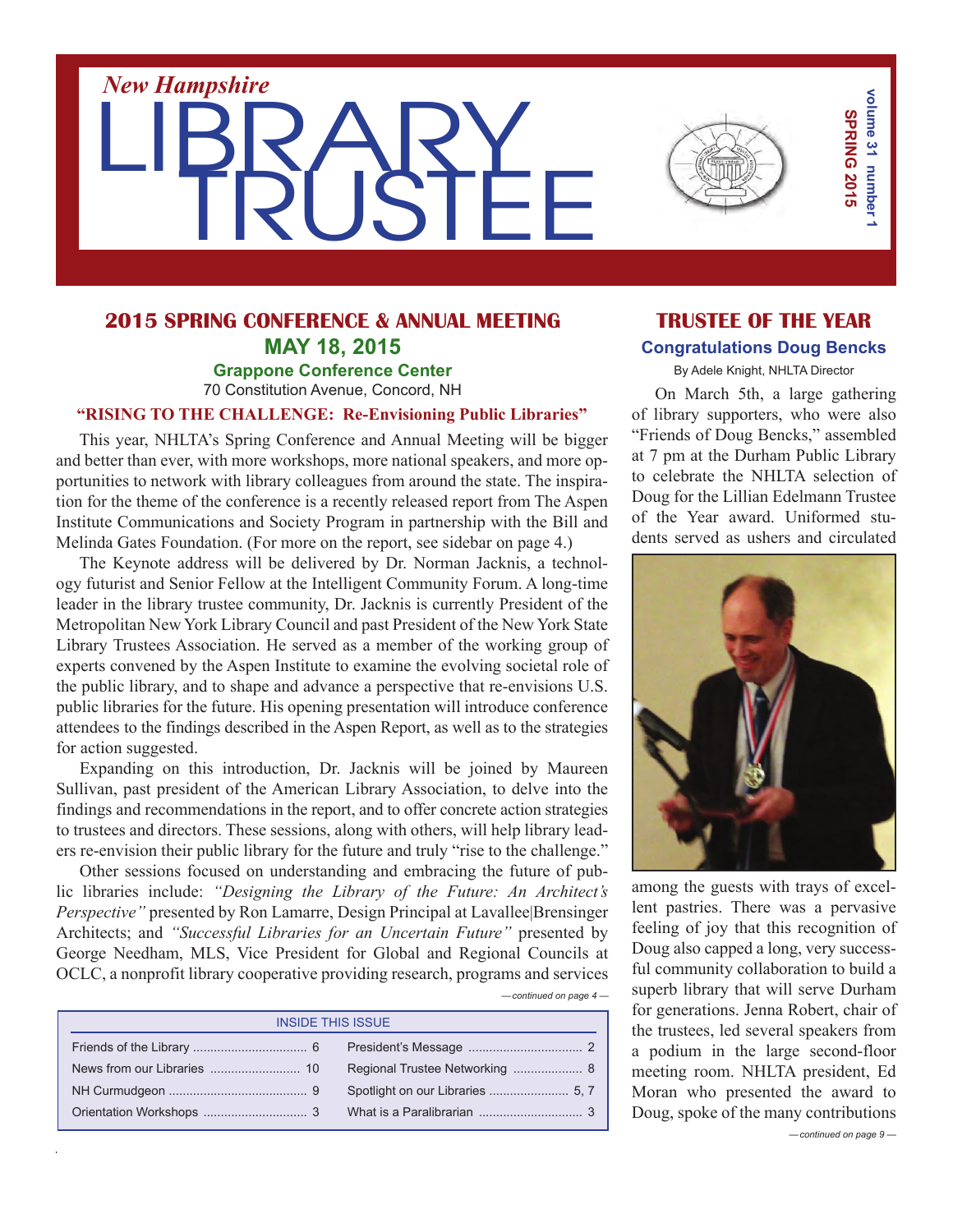# *Message from the President . . .*

### Trustees:

Attending the NHLTA Conference may prove the smartest way to help your library this Spring. Law lectures and personnel seminars will help keep a happy staff and steer around trouble. Aspen Institute speakers will discuss future trends, and architectural forums should help get the most from your space. Investment seminars should help crystallize risk/reward parameters in an often murky arena.

There is a lot happening and you may want to go in groups so you don't miss something important.





*Ed Moran e.moran@nhlta.org*

"You think your pain and your heartbreak are unprecedented in the history of the world, but then you read. It was books that taught me that the things that tormented me most were the very things that connected me with all the people who were alive, or who had ever been alive."

— James Baldwin

### **National Volunteer Week April 12–18, 2015**

National Volunteer Week, April 12-18, 2015, is about inspiring, recognizing and encouraging people to seek out imaginative ways to engage in their communities.

### **Make a Difference and Volunteer**

NHLTA offers an opportunity to trustees to apply their skills in support of the mission and activities of the Association. The Board of Directors is an all-volunteer group of current and former library trustees. We need volunteers to work on a project-by-project basis and on a longterm basis as working members of the board.

For information on how to volunteer with the NHLTA, please contact Loring Webster at *l.webster@nhlta.org* or Adele Knight at *a.knight@nhlta.org* with an estimate of the time you can offer, areas of interest, special skills, and degree of passion for libraries!

*If you care about libraries and want to make a*  difference—step up and volunteer.  $\Box$ 

### *Ask the Curmudgeon at www.nhlta.org*

#### Dear Curmudgeon,

I went to my library the other night and the lights were on but the door was locked and no one would come to the door. Why is that?

— Night Owl

#### *Dear Night Owl,*

*When the library is closed the doors are locked to keep the toys from getting out and playing in the street. The lights are on because the children's books characters are afraid of the dark and hide when the lights are off. This makes for a confusing mess when staff returns the next day.* 

*— Thank you for asking The Curmudgeon*

**Edward Moran, President** Bedford • *e.moran@nhlta.org*

**Loring Webster, Vice President** Brookline • *l.webster@nhlta.org*

**Carol Snelling, Secretary** Holderness • *c.snelling@nhlta.org*

**Mark Branoff, Treasurer** Windham • *m.branoff@nhlta.org*

**Adele Knight, Past President** Dublin • *a.knight@nhlta.org*

**Janice Clark** Deerfield • *j.clark@nhlta.org*

**BOARD of directors**

**Martin Davis** Claremont • *m.davis@nhlta.org*

**Susan Young Gaudiello** Barrington • *s.gaudiello@nhlta.org*

**David Hallenbeck** Amherst • *d.hallenbeck@nhlta.org*

**Constance Kirwin** Antrim • *c.kirwin@nhlta.org*

**Tina Larochelle** Boscawen • *t.larochelle@nhlta.org*

**Karen Sheehan Lord** Manchester • *ks.lord@nhlta.org*

**Claire Martineau** North Stratford • *c.martineau@nhlta.org*

**Conrad Moses** East Kingston • *c.moses@nhlta.org*

**David Simpson, Jr.** Hancock • *d.simpson@nhlta.org*

**Lillian Edelmann**, *Emeritus Director* • Bow • *l.edelmann@nhlta.org*

цI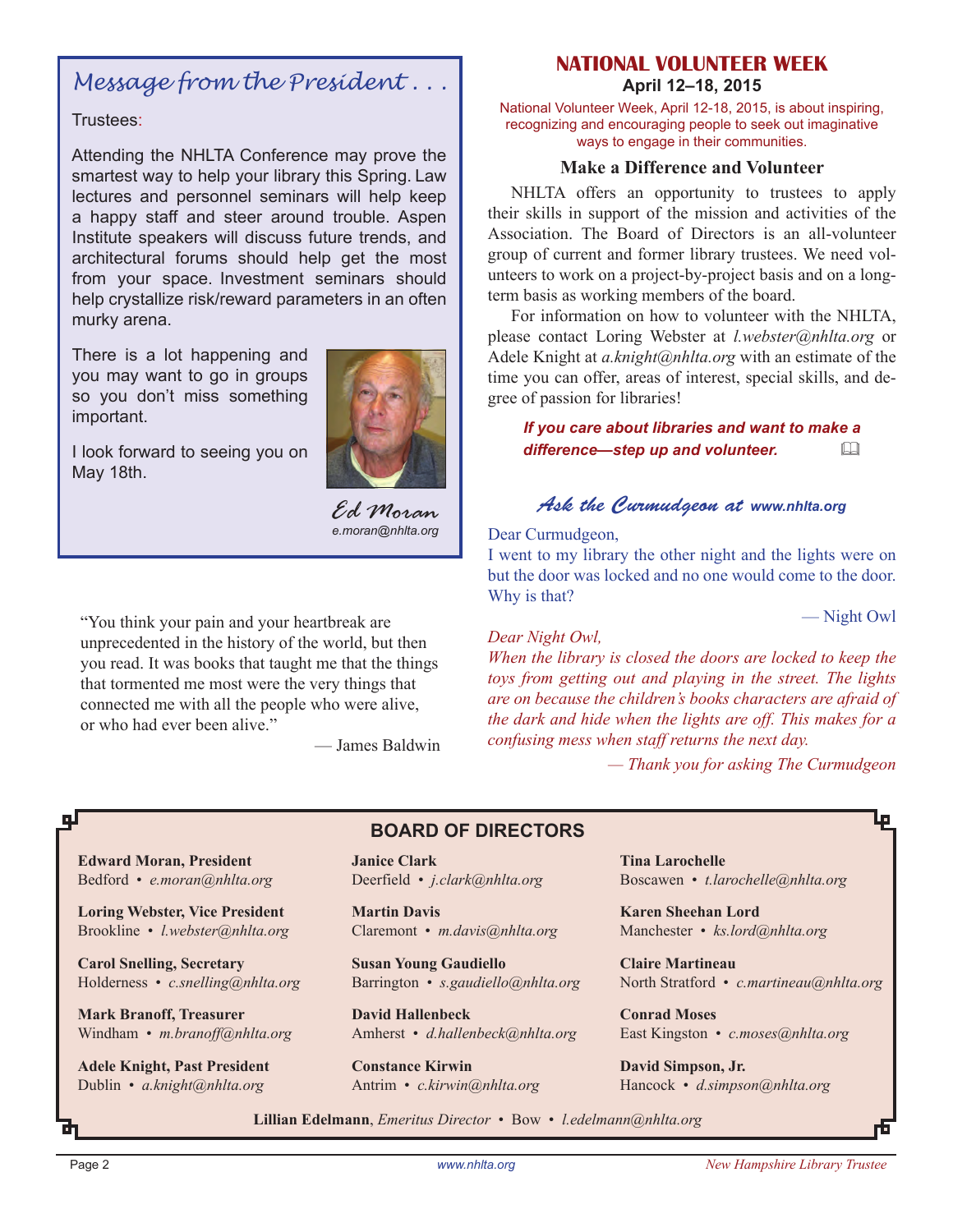### **What is a Paralibrarian?**

By Eileen Gilbert, Library Director Belmont Public Library

What is a paralibrarian? Paralibrarians are sometimes called library support staff, though many are administrators, department heads or directors. Basically, a paralibrarian works in a library, but does not have a master's degree in library science. Paralibrarians are the people most likely to be on the front lines of NH library service. Some have years of experience and considerable expertise. Paralibrarians support the missions of school, public, academic, and special libraries throughout the state by providing important services, being involved in professional development activities, and demonstrating commitment to their work.

Seventy-two percent of NH public library employees are paraprofessionals. Fifty-five percent of NH public libraries are staffed entirely by paraprofessionals, according to the 2013 Public Library report. Here in NH, libraries rely on paralibrarian service, and it's time to give them adequate support as they make the difference in our communities.

In Fall 2013, the READS section of the New Hampshire Library Association presented a program describing the Massachusetts Paralibrarian Certification system. A small group of interested library staff met in January and April 2014 to discuss the possibilities for implementing a similar system in New Hampshire. It was decided that the idea did not fall directly under any existing NHLA sections. The Paralibrarian section was approved by the general membership of NHLA in November 2014.

The Paralibrarian Certification is a voluntary program designed to recognize the involvement and contributions of paralibrarians in New Hampshire. The program works by allowing individuals to put together portfolios demonstrating their work experience, continuing education, and professional experience. There are four levels of certification, and portfolios are examined by a peer committee. We look forward to accepting our first applicants this year.

To assist people in obtaining the certification, the Paralibrarian Section plans to work with the NHLA Education Committee and other groups to sponsor library specific classes on a variety of topics, from administration to children's services.

Paralibrarian Certification is for individual library workers, but it supports library work throughout the state. Continuing professional development encourages better library service in our communities.  $\square\hspace{-.08cm}\square$ 

**Membership renewal invoices will be mailed April 1. Please note our new address: NH Library Trustees Assoc. 25 Triangle Park Drive Concord, NH 03301**

### **TRUSTEE ORIENTATION WORKSHOPS**

#### **Register Now for One of Three Sessions**

By Susan Gaudiello, NHLTA Director

Whether you are a newly elected trustee or have a few years of service under your belt, the NHLTA Trustee Orientation Workshop will provide you with the tools and information you need to be an effective library leader. The workshop covers the following topics and includes time for Q&A: NH laws relative to public libraries; library trustee job description; establishing library policies; budgets and the process from adoption to management; trustee meetings and the Right-To-Know law; trustees as employers; and the trustee as library advocate.

This year we are offering this workshop **three** times, including one Saturday session for those unable to attend a midweek program. Attendance will be limited to 50 participants per session, so register early to get your preferred date:

- **Saturday, April 18** , 10 am–1 pm, at the **Hooksett Public Library**, 31 Mount Saint Mary's Way, Hooksett
- **• Wednesday, April 22**, 10 am–1 pm, at **NH MA Concord** NH Municipal Assoc., 25 Triangle Park Drive, Concord
- **Thursday, June 11**, 10 am–1 pm, at **NHMA** Concord NH Municipal Assoc., 25 Triangle Park Drive, Concord

**Please register online at:** *www.nhlta.org*; the deadline for each session is one week before the workshop. This program is FREE. Handouts and refreshments will be provided. If you have questions or need to cancel after you've registered, please contact Susan Gaudiello at *s.gaudiello@nhlta.org*.

Comments from last year's workshop participants:

*"The presenters were knowledgeable, interesting and great at answering questions and helping out small town libraries."*

*"The whole program was excellent, covering info for newly elected trustees and a tune up for the more seasoned member."*

*"This workshop helped me to clearly define what our board needs to address, and reinforced my resolve to make our library a greater benefit to our town."*

*"The workshop was well-prepared and presented and the presenters knowledgeable and passionate.*"

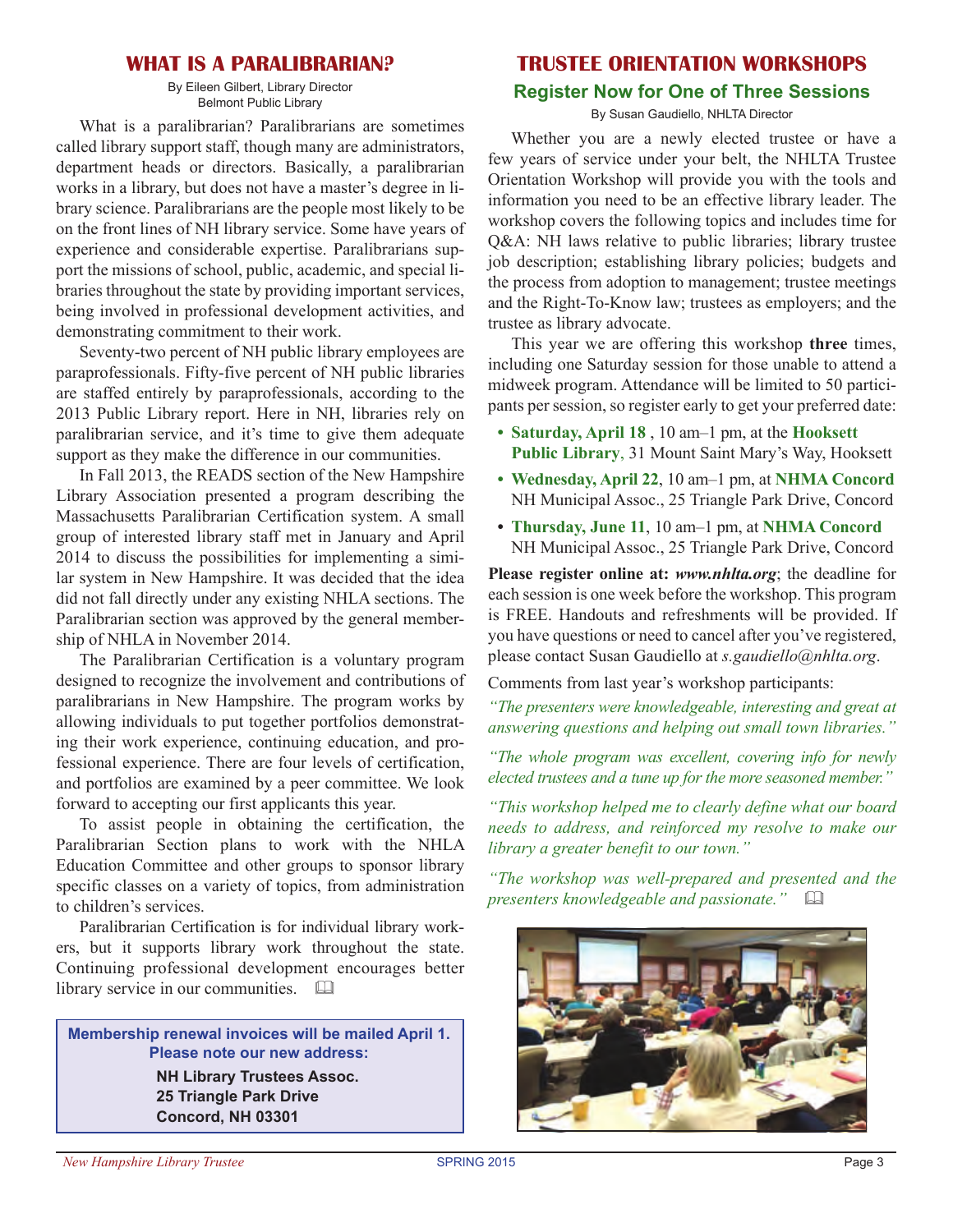#### **NHLTA Spring Conference/Annual Meeting** continued from page 1

to libraries in the U.S. and around the world. Mr. Needham will present ideas for managing your library in a way that will encourage positive results regardless of what the world throws at you. Expect to gain some insight that could help give you (and your library) a new lease on life and create new excitement around your library's services!

There will also be several workshops designed to help trustees enhance their skills as library spokespersons and better communicate their library's value to the community. *"Becoming a Confident Library Spokesperson"* presented by Cynthia Poltack, President of the Amoskeag Better Communications Club, will offer tips and tools to become more effective communicators. And, in *"Engaging Your Library Community through Storytelling"* Julia Campbell, of J Campbell Social Marketing, will explore storytelling as a communications tool, and explain how it can be employed through various digital media. In *"Creating Your Library Brand"* Elisabeth Doucett, MLS, MBA, will discuss and deliver practical action steps to create a library's brand.

Key to every library's success is its staff, and the Library Director is the person who provides the expertise and leadership that can make the difference between good and great. Two sessions will focus on thistopic: *"Hiring for the Future: Librarians and the Changing Nature of the Profession"* presented by Simmons College associate professor Lisa Hussey; and *"Finding Your Fearless Leader: Conducting the Search for a New Library Director"*  presented by HR professional Deb Caplan. Whether you need to replace a departing director or hope that your wonderful director will long outlive your service as a trustee, these are "must-see" sessions for every library.

As always, NHLTA will offer sessions covering legal issues and responsibilities of trustees. This year, in addition to Terry Knowles' workshop *"The Other Money"* and Attorney Kate DeForest's overview of "*Library RSAs*," we have added a separate workshop on "*New Hampshire's Right-to-Know Law."* Cordell Johnston, Government Affairs Counsel for the NH MunicipalAssociation, will address compliance with the law and current issues, with plenty of time for Q&A.

Finally, the schedule will include sessions on popular topics. For those trustees interested in fundraising, *"Ask and You Shall Receive"* will be presented by David Simpson, a NHLTA director and former library trustee with experience as both a volunteer and a fundraising professional. Representatives from Charter Trust Company will offer guidance in *"From Financial Policies to Foundation Investments: Managing Your Library's Non-Public Funds."* And, for those involved with Friends of Library groups, library consultant Tom Ladd will explore the challenge of *"Growing Your Friends Group."*

NHLTA has again designed a program that encompasses information on the latest trends and challenges facing libraries, as well as the concrete tools and tips trustees need to ensure their local library meets and anticipates community needs.

#### **Conference Site**

The 2015 Conference will take place at the Grappone Conference Center, 70 Constitution Ave, Concord.

Directions available on their website: *www.grapponeconferencecenter.com*

#### **Hotel Accommodations**

A block of rooms has been set aside at The Courtyard, connected to the Grappone Conference Center, at a discounted rate of \$87 per night. Registrations must be made by April 27 to secure this rate; and refer to NHLTA when making your reservation. Phone: 603-225-0303

#### **Registration**

Brochures were mailed in early March to all NHLTA members and NH library directors. Despite the larger venue, space is limited, and early registration is recommended. While traditional paper registration is still available, we encourage members to register online, available for the first time on the NHLTA website: *www.nhlta.org*. Payment must be made by check. Online registrants will receive an email confirmation to print and submit with their checks.

— Susan Gaudiello, NHLTA Director

#### **The Aspen Institute Dialogue on Public Libraries RISING TO THE CHALLENGE: Re-Envisioning Public Libraries**

*"The time has come for a new vision of public libraries in the United States. Communities need public libraries—more people are visiting them and using their services, materials and programs than ever before—but communities' needs continue to change."* 

This statement introduces the Aspen Institute's report, published in October 2014. Recognizing the challenges that communities and individuals face as we move further into the "digital age," the Dialogue on Public Libraries was launched. The year-long project involved an impressive workgroup of library professionals, policymakers, technology experts, philanthropists, educators and civic leaders, and engaged representatives from a broad range of library associations in the U.S.

The report includes detailed action recommendations and concludes with this exciting challenge: "Libraries reflect the community at its best—engaged, striving, participating, achieving, discovering, creating and innovating. The power to re-envision public libraries is the power to re-envision our communities for success in the digital era."

Read the full report at*http://csreports.aspeninstitute.org/Dialogue-on-Public-Libraries*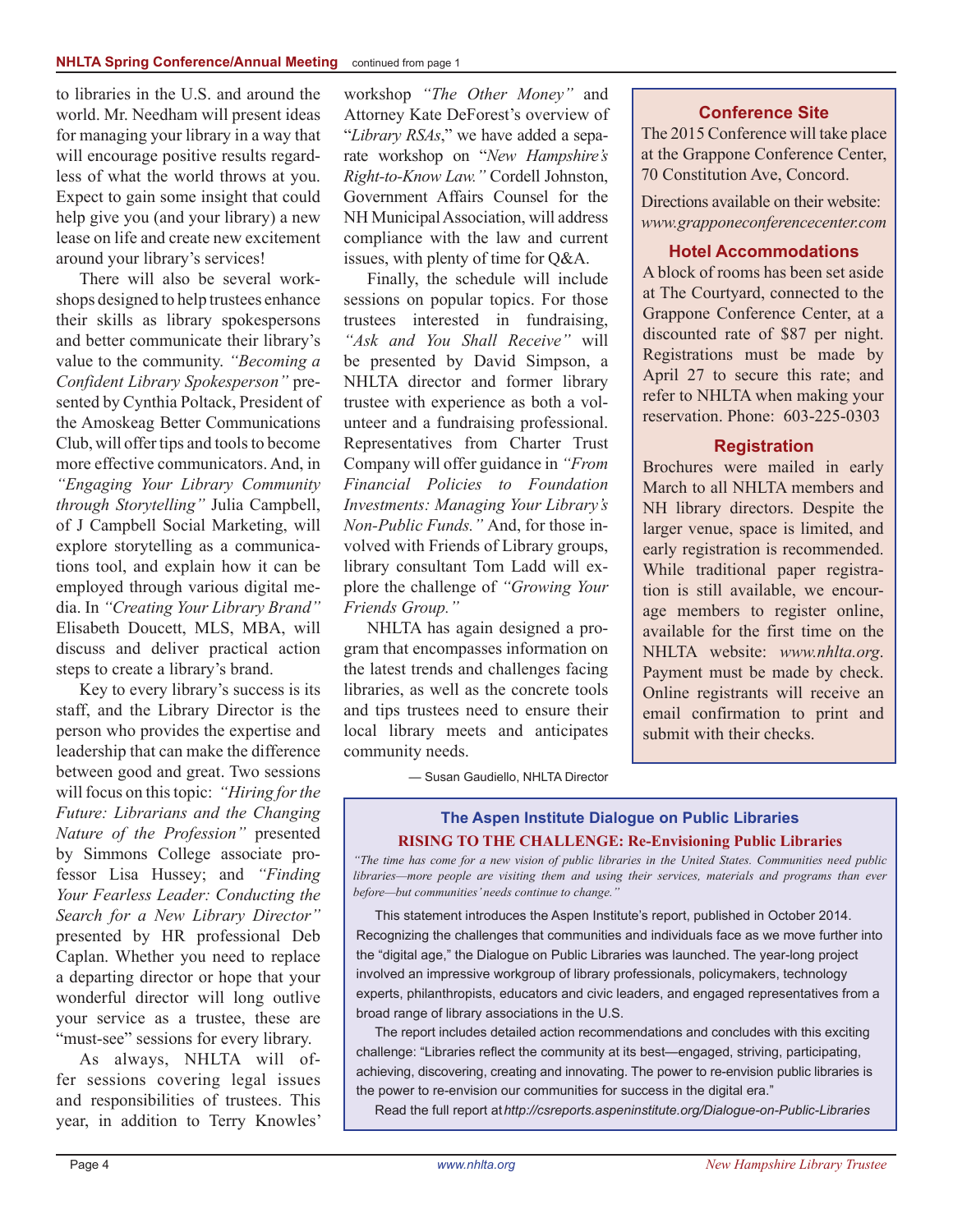# spotlight on our libraries

### **Nesmith Library, Windham A Product of the Free Public Library Movement**

By Carl Heidenblad, Library Director

Scholar Richard Rubin (former director of the Kent State University School of Library and Information Science) notes the importance of what left \$3,000 to the Town of Windham for founding and perpetuating a public library, as well as several other very generous bequests to other organizations.



he has termed the free public library movement of the late 19<sup>th</sup> and early 20<sup>th</sup> centuries.

Rubin cites three social forces that were primarily responsible for the public library movement: philanthropy, women's voluntary associations, and state library laws

The Nesmith Library in Windham, NH, was certainly a product of the public library movement, but its development was both characteristic of, and somewhat different from other publiclibrary-movement libraries.

Windhamites of the 1800s were largely Scotch-Irish farmers and tradesmen with strong connections to the Presbyterian Church. Early histories of the town indicate that these early settlers were interested in establishing schools, and that they valued education and books. As early as 1811 a small subscription library had been established and housed in the Presbyterian Church.

Thomas Nesmith lived an earnest and thoughtful life. He served briefly in the War of 1812, and was named a Colonel in the NH Militia in the early 1820s. In 1821 he served as Town Clerk. Clearly a gentleman with a strong philanthropic bent, in his will he

June 21, 1871, marked the formal opening of the Nesmith Library in the upper Town Hall. In the 28 years that followed, the library loaned over 75,000 books. (All of a serious nature—nonfiction and classical literature—as no fiction was allowed.) In 1897 Leonard

A. Morrison (Windham's historian and an author of several books) urged George W. Armstrong of Brookline, MA, to build a library building in Windham in memory of his Windham ancestors. Mr. Armstrong generously did just that, and the Nesmith Library resided in the Armstrong Memorial Building for the 98 years following 1899. Of note, the fieldstone construction of the Armstrong Memorial Building was overseen by Boston Architect William Weare Dinsmoor, another individual whose family had deep roots within the Windham community. The handsome stone library building was one of which the community was very proud.

From the beginning, the Nesmith will left governance of the Library to the town Selectmen, the minister of the Presbyterian Church and one member of the public appointed by this "board of trustees."

This state of affairs continued into the 1960s when the little town began to grow, and interest in the library grew as well. In 1966, the Friends of the Library of Windham formed. The Friends of the Library have been a key component of the library's success for each of the succeeding 49 years. Today,

the annual FLOW Strawberry Festival is the largest community event in Windham and in the past few years has attracted more than 3000 attendees!

In 1981 library advocates were successful in changing the Nesmith will, and the Nesmith Library Board became elected trustees in accordance with State law!

Windham continued to embrace the library. Circulation and services outgrew the 1898 Armstrong Building. In August of 1997 a new library building was dedicated and houses the library to this day.

In 1998 Nesmith Library circulated more than 100,000 items for the first time and more than 200,000 items were being loaned by 2008.

In 2011 Nesmith joined the GMILCS consortium, a nonprofit consortium of public and academic libraries that share an integrated library system, resources and expertise. Joining the GMILCS consortium is one of the most important events that have defined Nesmith Library history.

These events have pushed Nesmith Library to new successes and enabled the Library to be of great service to Windham residents: Colonel Thomas Nesmith's gift of a library in 1871; the Armstrong Memorial Building in 1898; the founding of a strong Friends of the Library program in 1966; changing to an elected Board of Trustees in 1981; a new Library Building in 1997; and joining GMILCS in 2011.

Harking back to Richard Rubin's thoughts on the library movement of the 1880s it is clear that philanthropy made the Nesmith Library possible. State library law permitted and encouraged the development and progression of Nesmith and all NH libraries.

And the journey continues  $\dots$   $\Box$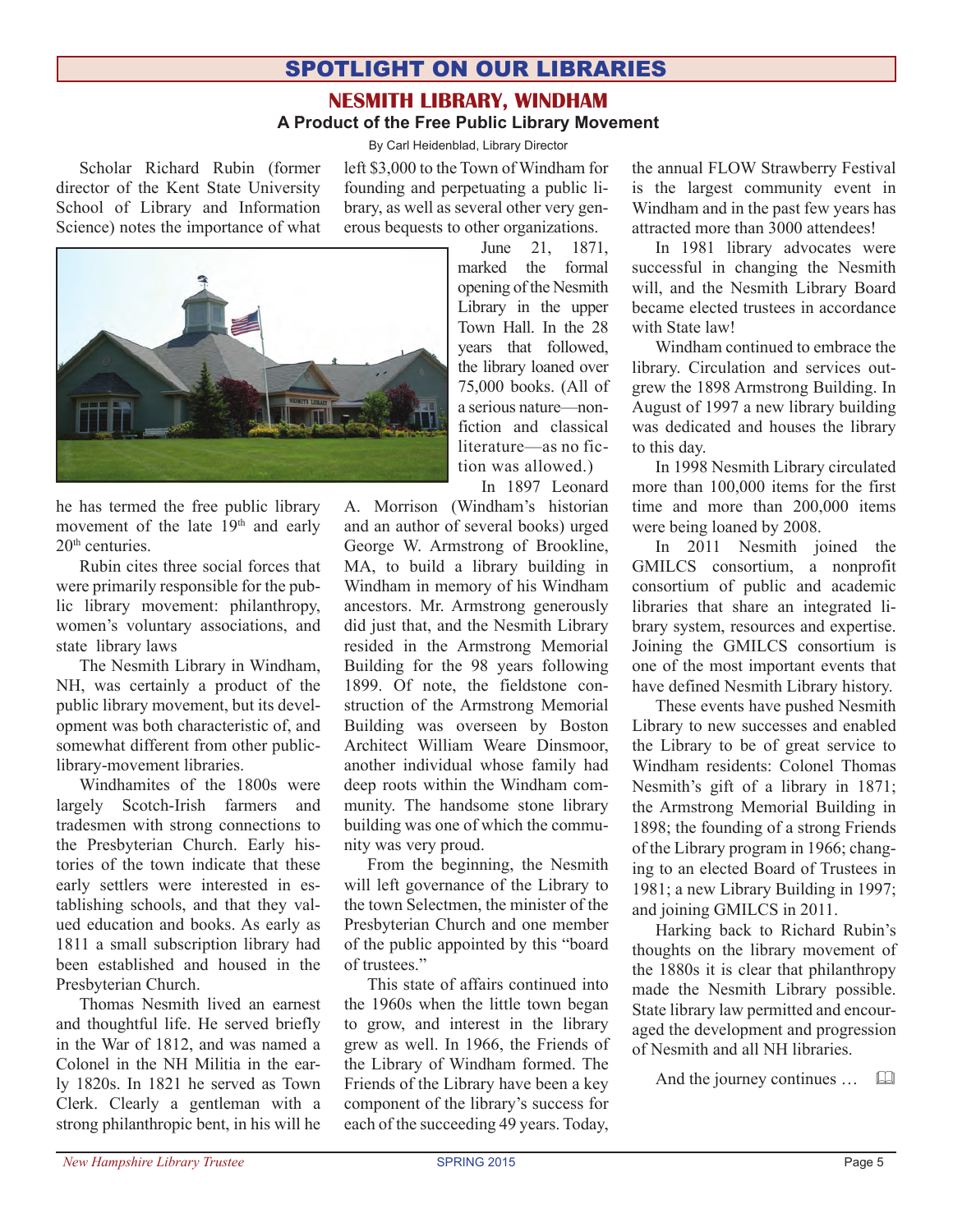# **FRIENDS OF THE LIBRARY Non-Profit Report Due in 2015**

By Mark Branoff, NHLTA Treasurer

By December 31, 2015, all legally-organized New Hampshire nonprofits must file the "2015 NON-PROFIT Report" with the NH Department of State, Corporate Division. Friends of the Library organizations are usually organized as nonprofits, and therefore they are also required to file. NH nonprofits must make this filing every 5 years, in those years divisible by 5. The last required nonprofit filing was in 2010, and after the 2015 filing, the next one will be in 2020.

The only information required on a nonprofit report is the names and addresses of the officers and directors of the nonprofit organization. Any change to a nonprofit's address should also be recorded in the report. A \$25 fee must accompany the report filing.

Many nonprofits, including library Friends' organizations, do not realize that nonprofits must file a report with the NH Secretary of State's office every 5 years. If a report is not filed, then the nonprofit's state charter is repealed. For reinstatement, a revival application is required, costing \$50 plus the required \$25 filing fee, for a total of \$75.

The "2015 NON-PROFIT Report" can be filed online at the website, *www.sos.nh.gov/corporate/annualreport*. For an online filing, the \$25 fee can only be paid with Visa or MasterCard. There is an additional \$2 charge for credit card transactions. To file the report in paper form with a check payment, a blank annual report form must first be obtained from the Secretary of State's Corporate Division by telephoning 603-271-3246.

A nonprofit's status with the Secretary of State can be looked up, using the "Business Name Lookup" feature at the website *www.sos.nh.gov/corporate/soskb/csearch.asp*. A nonprofit's Business ID# is also looked up here; it is required for an online filing.

Trustees and library personnel should remind their Friends' organization, as well as other nonprofits, about this report requirement for completion in 2015.  $\Box$ 

Do you have a great idea for an article for the NHLTA newsletter?

We encourage you to submit articles and/or photos to us for consideration. Topics could include events, programs, announcements or a recent success.

Please e-mail all submissions to the Editor, Adele Knight at *a.knight@nhlta.org* or Feature Editor, Karen Sheehan Lord at *ks.lord@nhlta.org*.

### **VIDEO CORNER**

Have you enjoyed the Oscars but are looking for something different in movies? How about checking out a NHLTA video? In cooperation with the Manchester City Library, we are releasing four conference workshop videos for circulation by the end of March. Titles listed below are from the 2014 Conference. (Review comments are from attendee evaluations.)

#### **"Planning a Warrant Article: Advance Planning for Effective Advocacy"** with John Chrastka

*"Outstanding! John was one of the best presenters I have listened to in the past few years. Loved his emphasis on going door-to door."*

**"Firm Foundation: When A Library Needs One"** with Terry Knowles

*"As always, Terry has the answers to our concerns and issues. I wish I had her next to me all the time! A wonderful resource."*

#### **"Making Friends with Friends"** with Tom Ladd

*"Tom Ladd was a very good presenter. Learned a lot about the roles of Trustees and Friends."*

#### **"How to Fight for the Library (and Not with the Town): Collaborating with Town Officials"** with Melissa Prefontaine

*"Melissa was an animated, entertaining presenter. Loved her enthusiasm."*

There are several ways to check out one of the videos:

- 1. Make your request to the Manchester City Library using InterLibraryLoan; reference **NHLTA Videos** plusthe **Video Title** using this email address: *mclill@manchesternh.gov* or through NHU-PAC.
- 2. If you are a GMILCS (Greater Manchester InterLibrary Cooperative System) Library cardholder, you can borrow the video directly from the Manchester City Library or request one and have it sent to your GMILCS Library.

In the spirit of Ron Popeil's, "But wait, there's more!" Not only are we making available these videos but also the corresponding PowerPoint slides, which are located on the NHLTAwebsite at *http://www.nhlta.org/nhlta/resources.asp*.

Contact David Hallenbeck at *d.hallenbeck@nhlta.org* if **CONTRIBUTE TO THE NHLTA NEWSLETTER** vou have any questions or comments about the videos.  $\Box$ 

#### **What is a "Little Free Library"?** *http://littlefreelibrary.org*

It's a "take a book, return a book" gathering place where neighbors share their favorite literature. A Little Free Library can be a box full of books where anyone may stop by and pick up a book (or two) and bring back another book to share. Do you have a Little Free Library? Send your photo to *c.kirwin@nhlta.org*. &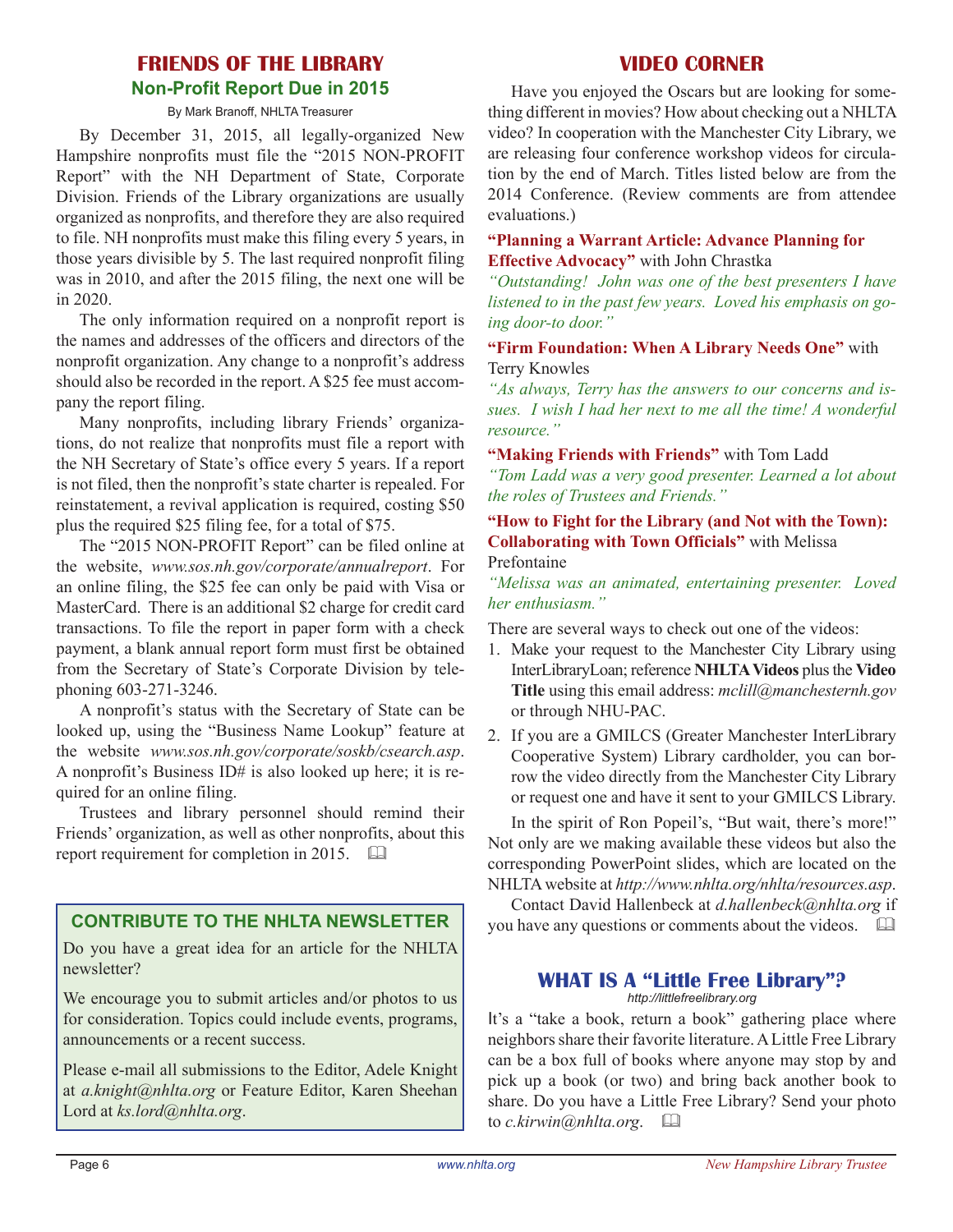# spotlight on our libraries

## **olive g. pettis memorial library, goshen**

By Cynthia Reardon Phillips, Library Director

The Olive G. Pettis Memorial Library was established in March 1889, the result of a donation of books from Sarah Halladay Deming. This "extensive and cosmopolitan" private collection of 450 books came from the estate of her mother Olive G. Pettis. The lending library, officially opened in January 1890, was housed through the years in various buildings in town until 1901 when a fire destroyed all but 30 volumes. The building was rebuilt and, with donations from locals and summer residents, the lending collection was re-established; the catalog of 1905 reports holdings of over 500 titles.

In 1906, Deming's son, Henry Halladay, offered 800 new books and financial assistance for the construction of a "permanent" library. Property on Mill Village Road was donated. A building on that same site had been the original "library" in 1890. With the dedication of the new building in November 1908 the Olive G. Pettis Memorial Library "came home."

The main structure retains much of the original; kerosene lanterns and fireplace gave way to modern utilities, an addition was made in 1995 to accommodate indoor plumbing and create a handicap entrance, and in 2009 a cramped damp storage room was successfully renovated and converted into a computer resource center. In 2013, when the library won grants from the Children's Literacy Foundation and the Libris Foundation, \$3,000 worth of new childrens books prompted construction of cases modeled on the 1908 originals, creating a much needed Kids Corner.

The Pettis Library began life as a source of enrichment for the community, and several generations of Trustees and Librarians nurtured that legacy into the present. Some things remain the same. Neighbors still borrow "traditional" books and participate in seasonal events—Spring-Chicken Egg Hunt, Summer Reading Camp Week, Storybook Scarecrow Build and Santa's Pet & People Food Drive. And some things change. Patrons check out digital and audio editions and have access to "visual stories" on DVD/BluRay. Computer comfort sessions for seniors, job/college search assistance for young adults, and online education classes for everyone are new staples. Preschool children participate in story and craft circles, adult book groups meet monthly, and students spend time in homework-help or Lego-League "maker-play" sessions grounded in STEM principles.

In the past, we focused heavily on Pre-K to high-school outreach, believing that a strong connection to children and young families ensures continued library support as that population matures. This year we added a direct focus on lifelong learning for the adult, retired and aging populations, strengthening our connection to the demographic encompassing approximately 66% of our community of less than 900.

Adult workshops are offered twice a month: in February we focused on clay creations; March will be devoted to



hand-quilting; April, poetry; October, genealogy. Offerings will cover watercolor painting, journal creation and even outdoor grilling. Three NH Humanities Council presentations are booked: NH Poet Laureate Alice Fogel in April; writers Martha Donovan and Maura MacNeil in September; anthropology professor Robert Goodby in November. The Library will also host Chris Schadler, from Project Coyote, in May; and Ben Kilham, black bear expert, in August.

We continue to provide enrichment opportunities for all ages—Pre-K literacy, LibraryTeen volunteers, home-bound delivery service and varied events aimed at expanding horizons and bringing the greater world to Goshen. To that end, our most recent effort was a ten-day exhibit of student art, on loan from Fermata Arts Foundation in Connecticut. Whimsical and thought-provoking pieces, by children, ages 3 to 19 from the Republic of Georgia, brightened our space and even brought neighbors in from surrounding towns. Work by local students, displayed concurrently, illustrated the universality of imagination and the desire to find sense and beauty in our environment. The Library is scheduled to host the Fermata exhibit of work by students from Kyrgyzstan in January 2016.

Big happenings, small library, all possible with a great team of Trustees, dedicated volunteers and Friends, and the continued support of active patrons. This one-librarianlibrary is open Tuesday–Thursday from 12:30–6:00, Friday 10:30–5:00, and with book groups and special events on evenings and Saturdays. Please visit us at *goshenlibrary.org* or on FaceBook: *Olive G Pettis Memorial Library*. &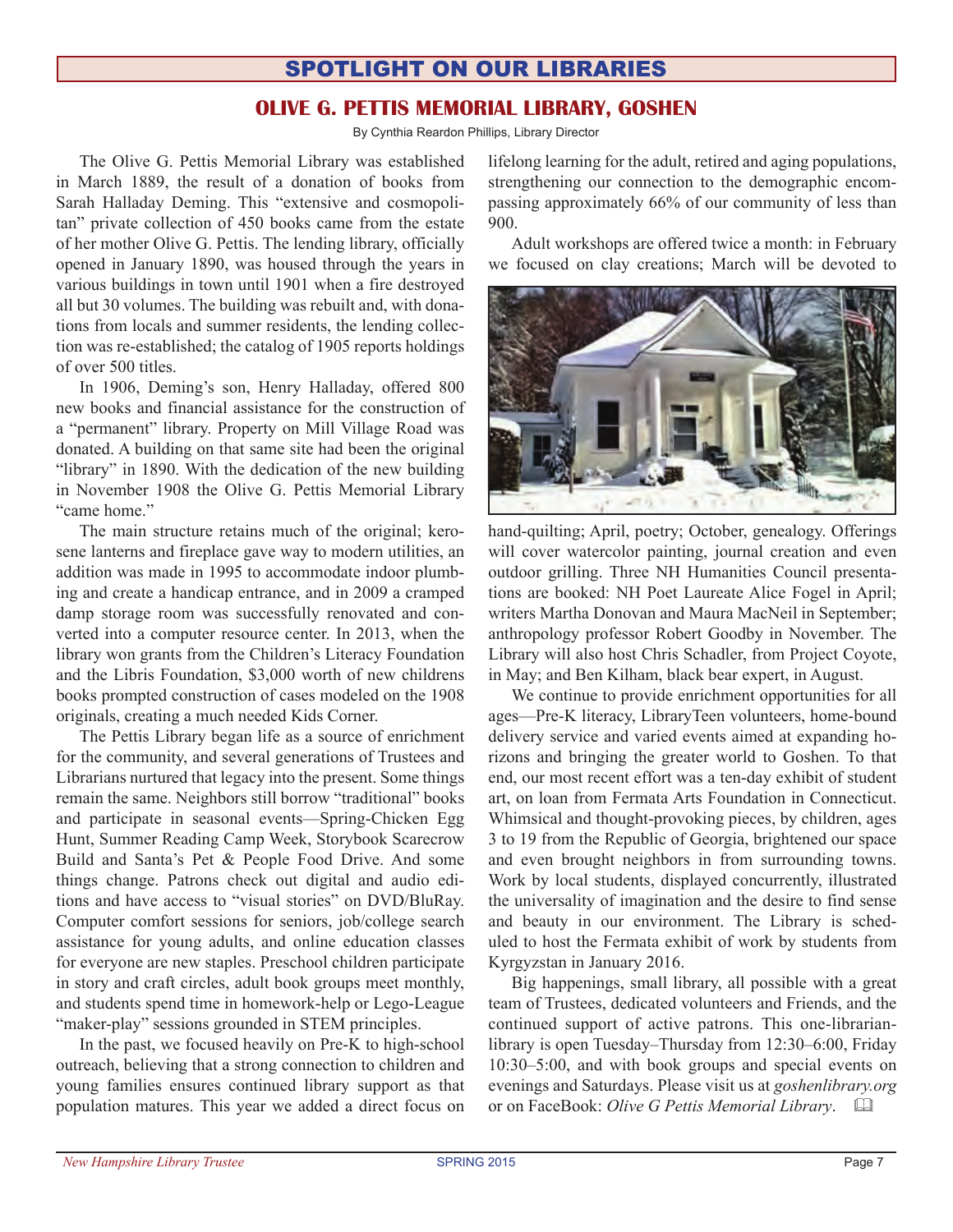# regional trustee networking

NHLTA encourages regional networking among trustees. If you need help organizing, contact Adele Knight at a.*knight@nhlta.org*. We will publish your meeting date/time/location in the NHLTA newsletter and on the website calendar: *www.nhlta.org*. Area groups that have had gatherings are: Greater Hooksett Area, Souhegan Valley Area Trustees, Rockingham-Strafford Counties Trustees, and the Seacoast Region. Check with your neighboring library trustees and enjoy the benefits of meeting your peers and learning from each other.

### **Monadnock Area Trustees**

#### By Adele Knight, NHLTA Director

On Friday, March 6, thirteen attendees representing nine libraries gathered at the Peterborough Town Library. There were actually five additional trustees who had expressed regrets that they could not attend due to other commitments.

Corrinne Chronopoulos, Director of the Peterborough library, joined the meeting to tell us about some of the new programs that are being offered to patrons. For example, the MakerSpaces movement is sweeping the country and libraries are adapting it in various ways. In Peterborough, Mini MakerSpace projects have attracted many children and are relatively inexpensive. Corinne also expressed how important it is for a library to have an efficient infrastructure and good accessibility. They have been working on this in Peterborough. (Corinne has written an interesting article about library software which you can find on this page.)

Another attendee from Peterborough, alternate trustee Deb Caplan, gave a preview of the session she will be presenting at the upcoming NHLTA Annual Conference in May. Her workshop topic will be *"Finding Your Fearless Leader: Conducting the Search for a New Library Director."* Deb is a human resources professional and was a member of the search committee that hired Director Chronopoulos.

Both Deb and Corinne answered many questions asked by the enthusiastic group. There were also general questions about library statistics.

The area trustees will meet again in the James A. Tuttle Library in Antrim on Friday, April 10th, at noon.

## **NORTH COUNTRY CO-OP ROUND TABLE**

#### By Claire Martineau, NHLTA Director

The second North Country Co-Op Round Table will take place at the Bethlehem Public Library in mid-April. Be on the lookout for your email invitation with final details regarding date and time. If you have any questions, please email Claire Martineau at *c.martineau@nhlta.org.*

———— & ————

### **KOHA in peterborough**

By Corinne Chronopoulos, Library Director Peterborough Town Library

The Peterborough Town Library has partnered with the NH State Library to join the nhaisLOCAL library automation project. This project will enable library patrons to have an improved online experience as they browse the catalog for materials. Major improvements include the ability for patrons to log-in to their account, renew items, create reading lists, and place items on hold for pick-up. The system also features a pleasing interface with book covers, star ratings by patrons, and improved searching capability.

"We are very pleased to welcome the Peterborough Town Library as the newest member of the nhaisLOCAL library automation consortium," said State Librarian Michael York. "Peterborough joins eight other New Hampshire libraries that are working to create a strong community of libraries who are using KOHA as their integrated library system."

Koha is a fully-featured open-source software that is used worldwide. Open-source development promotes universal access to the software design, including subsequent improvements to it by anyone. "The major benefit of going with an open-source product for our library system is that it is an evolving and improving system. We are not stuck with a product we cannot change, and the product itself is free! We are really excited to bring a big improvement to our patrons, and glad the State Library is working on this initiative," said Library Director Corinne Chronopoulos.

The public is invited to view the new online catalog by visiting the library website at *PeterboroughTownLibrary.org* and clicking on the Library Catalog link.  $\Box$ 

### **mckay scholarship available**

#### By Mark Branoff, NHLTA Treasurer

Scholarships are available from the NHLTA Mildred P. McKay Scholarship Fund. Scholarships are awarded for graduate courses (e.g., MLS and MLIS courses), certificate courses, conferences (including NHLTA's Annual Conference) and workshops.

Criteria for scholarship eligibility and an application form can be found on NHLTA's website, *www.nhlta.org*. Past McKay Scholarship recipients may also apply for another scholarship for that next course, conference or workshop.

A brief historical perspective on the Mildred P. McKay Scholarship Fund was printed on page 11 of the Spring 2014 NHLTA Newsletter. Mildred P. McKay was New Hampshire State Librarian, 1942–1964. In 1965, NHLTA established the Mildred P. McKay Scholarship Fund. This year is the  $50<sup>th</sup>$  Anniversary of the scholarship fund.  $\Box$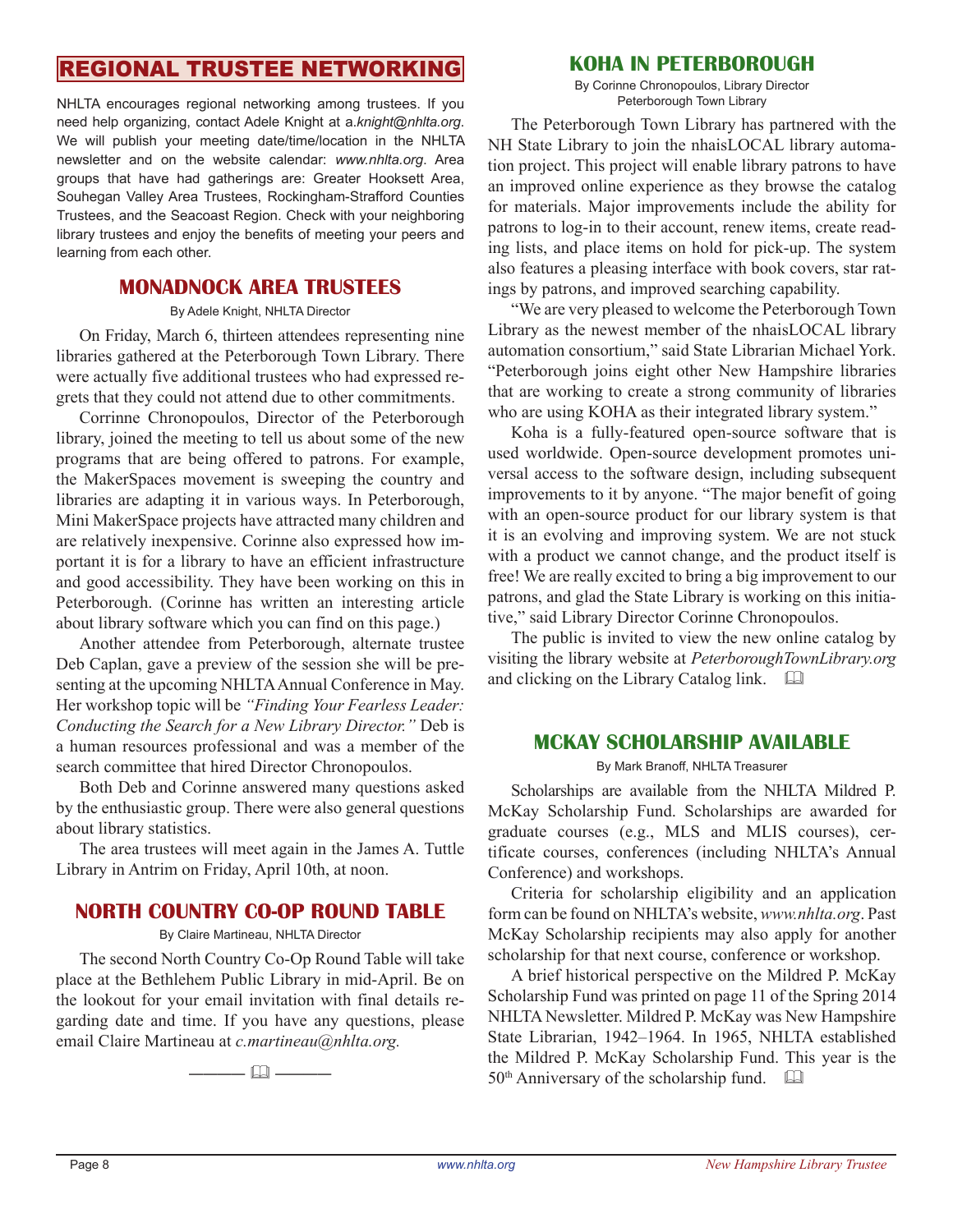# *The New Hampshire Curmudgeon* **Guardians of Democracy**

Have you ever wondered what is so special about our nation's libraries? Well, let's go back in recent history to pre-WWII. When the Nazi party came to power in Germany in the 1930s, one of their first acts was to attack libraries and burn books of classical liberal, anarchist, socialist, pacifist, Communist, Jewish, and other authors whose writings were viewed as subversive or whose ideologies undermined the National Socialist administration. Perhaps the most chilling words ever written about book burning were penned in 1821 by the great German poet, Heinrich Heine: "Where they burn books they will in the end burn people." Now fast forward to Syria and Iraq today. ISIS is destroying libraries and burning books not supportive of their interpretation of Islamic teachings, and just one day after news of the book burning the jihadists murdered a Jordanian pilot by burning him alive in a metal cage. And why is all this so important? Because an uneducated, "reeducated" or uninformed populace is easier to influence and control. Limit the population's access to knowledge and you are one step closer to control.

So what is so special about New Hampshire libraries, you might ask? They are *free* to use and open to *everyone*! Libraries are the true guardians of democracy and critical to the American way of life. So when your library is under attack to save money and reduce taxes, remember why libraries are so important: not because they are a book emporium but because they are part of the foundation of our democratic way of life.

#### *Speak up; speak out for your library!*

#### **Trustee of the Year** continued from page 1

that had prompted the other Durham trustees to nominate Doug for this award.

For the first time in the history of the town, the community library is housed in a permanent building. This major accomplishment was achieved under the leadership and motivation of Doug Bencks, who has been Chair for seven of the eight years that he has served as a library trustee. He helped find the perfect location, fostered community support by building partnerships with community groups, and lead the Board of Trustees through an extensive project management process.

Doug artfully balanced the demands of residents who were intent on an environmentally-friendly building design while meeting the programming needs of the community– all at an affordable cost. He recognized that it was important to ensure that the community felt that they were part of the process, always engaged and involved.

With the help of fellow trustees, he negotiated for the location, led community forums and public hearings, spoke with the press, and met with leaders of community groups. Doug also put together a fundraising team to develop a strategy to raise \$900,000 in 6 months. They ultimately raised more than expected. His detailed understanding, diligence and willingness to answer any and all questions was at the core of the successful fundraising.

In addition to the exhaustive work on the new library project, Doug maintained all his duties as library chair, which included holding a trustee retreat to develop a strategic plan for the library, presenting a workshop at an annual NHLTA conference, and making himself available to discuss the project with local community groups. Doug Bencks is truly deserving of the Lillian Edelmamn Trustee of the Year Award.  $\Box$ 

## **2015 NHLTA ANNUAL AWARDS**

Who will be the special contributors who connect the library with the community? Who are those individuals or groups that have given exemplary library service to their communities? It's not too soon to begin thinking of your nominees for the NHLTA Annual Awards. As a matter of fact, there have already been inquiries. A full description of the NHLTA Award criteria will be mailed to every NHLTA member in April, but this is a heads-up on the awards to be presented in 2015. Information about the awards can also be found on the on the Library News/What's Happening page of the NHLTA website, *www.nhlta.org*, &

# **Chair Yoga Classes at Boscawen Library**

By Tina Larochelle Boscawen Library Trustee and NHLTA Director

Balance, flexibility, and strength contribute to our health and contentment. Low impact chair yoga—with the emphasis on *gentle*—contributes to the well-being of the people of Boscawen. The program needs to be self-sustaining, and this winter's weather makes it half-pay for itself. "Take your stretch, hold it, take three breaths," Nancy encourages our efforts.

Library trustee, Elaine Clow, is enjoying yoga and finds it useful "for bodies that have been in use for a while."  $\Box$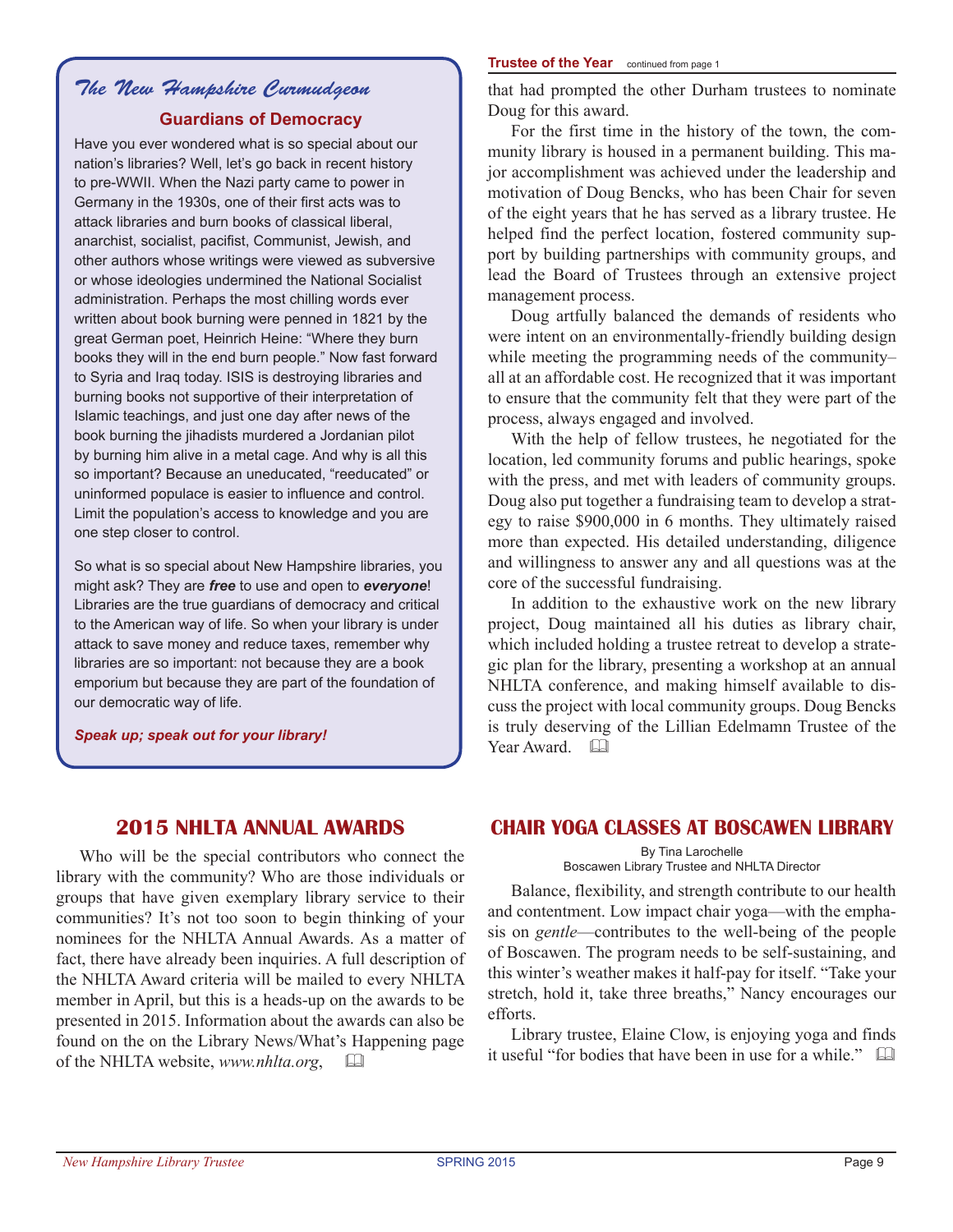# News from our libraries

# **events at the wilmot public library**

By Jackie Thompson, Chair Wilmot Public Library Trustees

### **Second Annual Days of the Blackbird Festival**

The second annual Wilmot Public Library's *Days of the Blackbird* festival featured an interactive acting-out of Tomie dePaola's beloved story of the same name, complete with costumes, props, a narrator, and theatrical coach.

The idea for the festival was conceived by Library Director Rosanna Eubank Dude in 2014, upon learning the local story behind the book. DePaola based his book on an Italian folk tale told to him one bitterly cold night in a late January by Piero Canuto, owner of Wilmot's La Meridiana restaurant. According to the tale, white doves hide in chimneys during the last three days of January—the coldest of the year—and emerge black from the soot. Hence "the days of the blackbird."

Nearly a dozen children gathered at the library on the cold and snowy afternoon of Friday, January 30, 2015. Wilmot resident and retired teacher Mary Jane Ogmundson began by introducing the children to the story, and eliciting ideas from them as to ways they might act out different scenes. Local theater enthusiast Judy Lowe helped the children develop their various roles. Dude and library volunteer Margaret Doody assisted with costumes, props, and sound effects. Piero's daughter, Daniela Mellen, provided bird masks she designed and made especially for the event.

After a little preparation, Ogmundson narrated the in-house performance, reading the book while the children acted out the various scenes. In addition to the children enjoying themselves and interacting with the book in a novel way, audience members were enthusiastic in their response to the program.

"Now that the Blackbird festival has become an annual library tradition," enthuses Dude, "we're looking forward to new and interesting ways to continue celebrating in the years ahead."  $\Box$ 



### **Donald Hall Visit**

The Wilmot Public Library was honored to host Wilmot resident, author, poet, and former Poet Laureate of the United States Donald Hall before a packed audience at the library on February 5, 2015. He read



excerpts from his latest book, *Essays After Eighty*, which was on the *New York Times* non-fiction Best Seller List that week. This is Donald's first book to appear on the Best Seller List, although many any of his books of poetry and prose have been well received and well read.

Donald moved to Wilmot in 1975, into the house where his great-grandparents settled in 1865, and where as a boy he summered with his grandparents. He still lives in this family homestead and continues to write at the ripe young age of 86. Besides writing, he loves watching baseball, most especially the Boston Red Sox. He watches every game during their season and is also an ardent New England Patriots fan.

*Essays After Eighty* chronicles his remarkable life of writing, including being awarded a 2010 National Medal of Arts by President Obama. He is candid and honest in describing his many adventures over years of travel around the world, many years of teaching at the University of Michigan, years of writing in several genres, and other activities so aptly described in this book of essays.

The Town of Wilmot is proud of its famous and loveable author Donald Hall.  $\Box$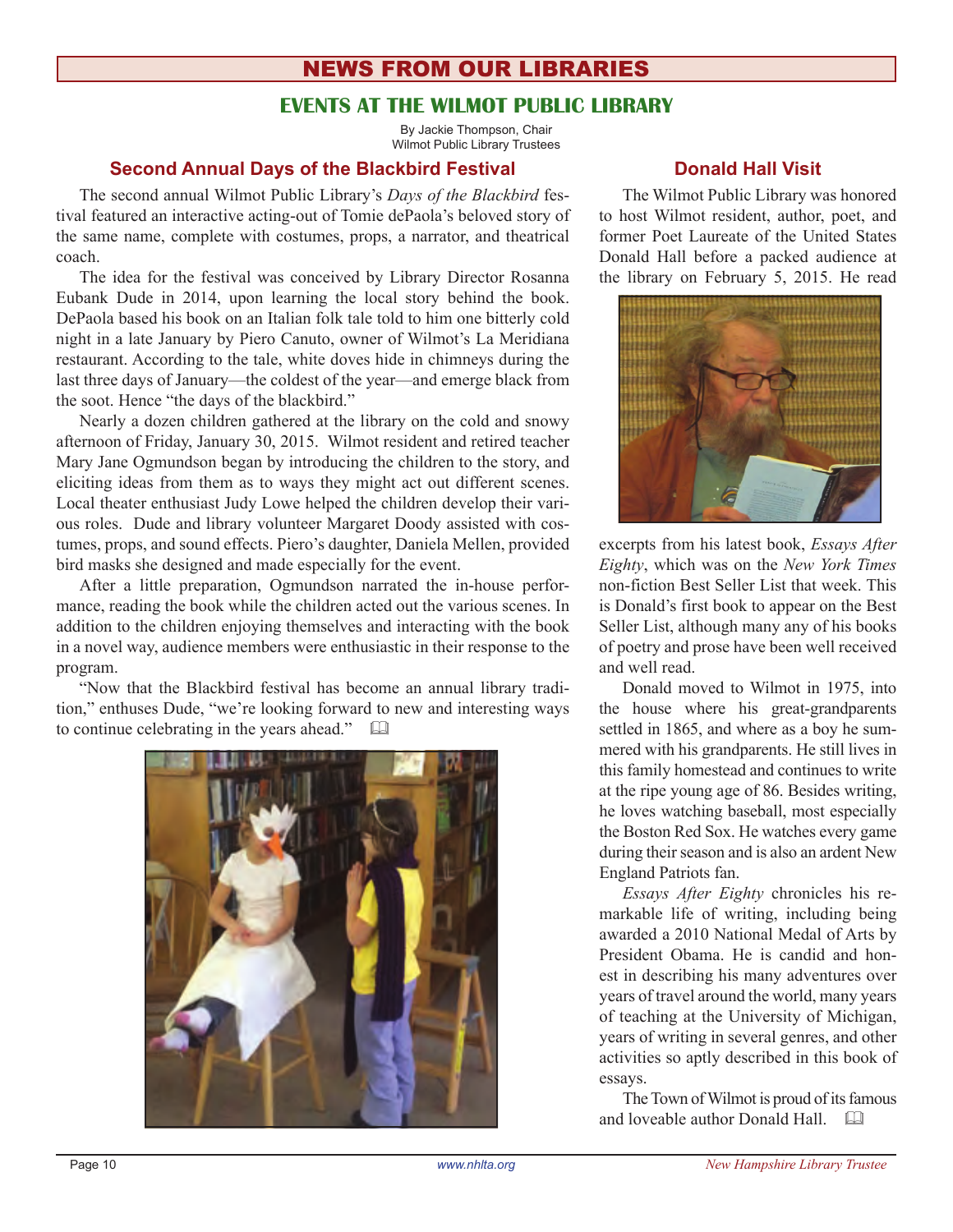### **ONCE UPON A TIME (Chapter 2)**

By Adele Knight, NHLTA Director

*You may recall from Chapter 1 (Autumn 2014 issue of the NHLTA newsletter) that library trustees Franklin, Benjamin and Melinda were facing a serious dilemma. Their beloved Library For Us was in danger of losing adequate funding and was possibly even being considering for closing. There had even been talk that libraries were not really needed in this computer age. After considerable contemplation, the trustees realized that they had to appeal for funding in the short term but had to also think to the long term. They had to begin advocating on behalf of Library For Us on a continual basis. They had to let everyone know just how important the library was to the community.* 

Melinda is happy to report that their budget met the approval of both the Budget Committee and the Selectmen this year so it is most likely that voters will accept the budget as well. "Yes," said Franklin, "it is now up to us to keep the momentum going. As a first step, I suggest that we write a letter of thanks to the community for its support." Benjamin agreed but added, "We should also tell folks more about the library. The Town Report lists our statistical and financial information and outlines generally what the library has to offer but we could elaborate and tell just why the library is so special to all of us." Franklin commented, "Of course, I patronize Library For Us because I love to read and we have such a great and diverse collection of books and periodicals, and I like to check out DVDs too—sure helps my personal budget." "I believe in all that too. I save a lot of money by checking materials out of the library. However, other things that draw me into Library For Us are its welcoming ambience and the excellent customer service offered by the staff," replied Melinda. "I agree with that," exclaimed Benjamin. "We could mention those important features and provide more detail about the collection, services and programs that are offered."

Here is an example of an article that could be tailored to fit Library For Us or any library and then distributed to the community.

#### **Welcome To Your Library**

Financial reporting, statistical data, and reports from the Trustees and the director have all been included in the Town's Annual Report. In addition, Library Trustees mail out their own annual report, to all households in Dublin to give residents even more information and to recognize the library's many individual supporters. These are some of the aspects that make the Dublin Public Library such a warm, inviting and rewarding place to visit.

 For example, one Saturday morning when the temperatures were frigid and the snow banks were nearly four feet high, I made a visit to the library. As I entered the central room, I thought—wow, this is a beautiful building inside as well as outside.

One of the first things to attract your attention is the revolving book rack that displays the newest additions to the collection. There are many more reading treasures in the adjoining rooms as the library possesses a large and diverse collection. And, if you can't find specifically what you

are looking for, there is InterLibraryLoan. Just ask and the staff can order the book for you from another library. It may take a week or so to get it or you may have it within a day. There is also a "wish list" at the circulation desk where patrons may write down their request for books or other items.

There are many DVDs to choose from. When the latest Academy Award-winning movies are released, you can be assured that the DPL will have them. The large collection of magazines reflects many interests, and the local newspapers are on hand. As you know, these items can be expensive if purchased by the individual but checking them out at the library is easy and costs nothing.

Each Saturday morning, brightly burning fireplaces in each of two rooms adjoining the main portion of the original library add to the welcoming ambience (the old stone fireplaces have been converted to propane.) A semicircle of chairs beckons patrons to sit and converse with other patrons or to read their newspapers or books. To add to the experience, the aroma of freshly brewed coffee wafts through the area, and a plate of "goodies" is an invitation to sample.

Walk past the beautifully crafted circulation desk that bridges the original section of the library to the recent (15-years-ago) addition, and note that there is a continuity of design and function between the two. The Children's and Young Adult's reading areas and stacks, biographies, and a vast collection of mysteries share this space. The high ceilings enhance the spaciousness of the room and light floods in through the many windows. Paintings by Dublin artists adorn the walls throughout the building. Reminders of the past have been included—both functional as well as decorative. A large old oak library table, complete with the original chairs, is constantly in use for many group meetings. A long bench that was in the original portion of the library now serves as a window seat in a sunny alcove that is used as a gathering space for the many children who come for story hour. Reading groups and knitting enthusiasts are attracted to this area too.

All this, in addition to the huge downstairs meeting room and many interesting programs organized by both the staff and the ever helpful Friends of the Dublin Public Library, are offered for you to enjoy. If you are new to town or have not visited the library in a while, please do. You are always welcome and you will not be disappointed. See for yourself what a gem graces and serves our community.  $\square$